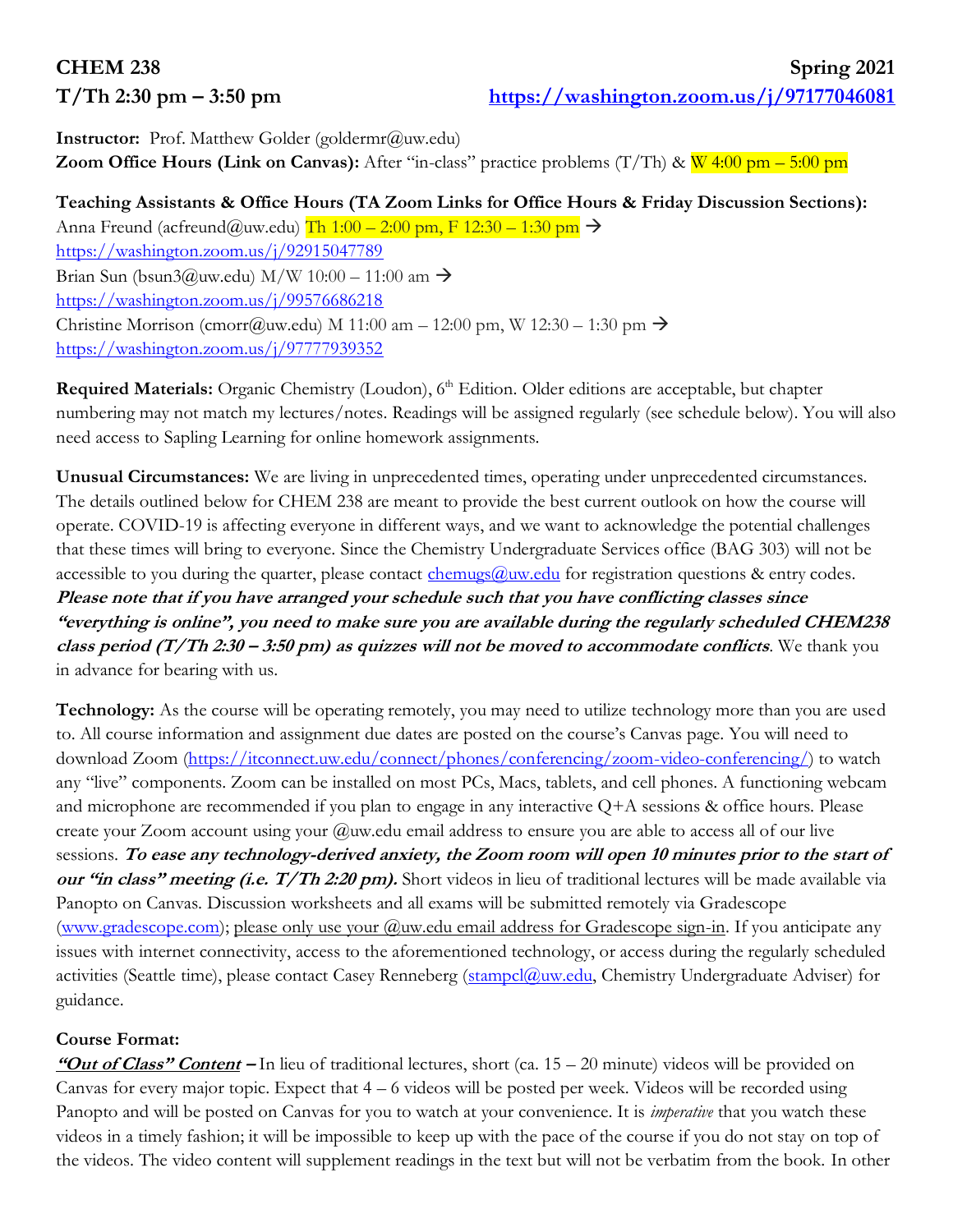words, reading will help you understand the videos better.

**"In Class" Content –** To avoid potential issues in technological differences, new personal responsibilities, and/or increased hardship due to the circumstances around COVID-19, course content will be predominantly asynchronous in the form of short videos as described above. Prof. Golder will spend part of our "in class" time (T/Th 2:30 pm – 3:50 pm) working through problems directly related to the video content (book problems and exam-like questions, posted on Canvas ahead of time for you to tackle on your own) on Zoom. There are details on Canvas (and above) for accessing Zoom from any of your devices using your UW NetID. These Zoom sessions will be recorded so you can rewatch on your own time\*\*\*. During these Zoom sessions, there will be a PollEverywhere session running for you to compile your questions; one of the TAs will organize popular questions for Prof. Golder to answer. You can also "raise your hand" and a TA will turn your mic on so you can ask a question live. We will take periodic breaks for answering questions. **Remember, if you don't ask any questions, we can't answer any questions!**

**Discussion Sections –** All discussion sections will be run live via Zoom. Please only attend the section you are registered for. A worksheet will be posted on Canvas the Monday prior to the Friday discussion sections; you should tackle problems on your own (or with a socially distanced group of classmates) ahead of time. You will discuss your answers in small groups on Zoom for part of the time, then TAs will cover approaches and solutions to the problems and will field your questions. You will also upload a copy of these worksheets to Gradescope by 8:00 am Saturday morning. The worksheet will not be graded, **but you will receive points (3% of final grade!) for just uploading a completed worksheet**. Please upload these worksheets to Gradescope; you'll get an easy bump to your final grade and will get important practice in using Gradescope before having to use it for quizzes/exams! Your worksheet should show effort towards solving at least the problems you cover in your Friday section. *Note: You are allowed one drop (you'll receive full credit if you miss one assignment)*

**TA Office Hours –** TA office hours are listed above and on Canvas. Sessions will be run live via Zoom. See Canvas for Zoom links.

**Out of Class Communication:** Please direct course related discussions to the Canvas discussion board. Course logistics, including but not limited to, the storied questions "Do I need to know \_\_\_\_\_\_?" and "Will \_\_\_\_\_ be on the exam?" should be posted to the discussion board. If you have a question, chances are your classmates do as well. The discussion board is also a great place to collect questions for Prof. Golder & TAs to answer during virtual office hours. Please include CHEM238 in the subject line (or use Canvas messages) for any communication with TAs. Any personal matters that need to be discussed should be sent to Prof. Golder as a message on Canvas or as an email with CHEM238 in the subject line. Grades will only be discussed via Canvas messages or via Zoom. Prof. Golder will not respond to messages that do not follow these guidelines.

**Homework:** There will be 9 assignments on Sapling, roughly 1 assignment per chapter. Instructions and due dates for assignments will be made available on Sapling. You **MUST** sign in through Canvas, not directly via the Sapling website. Assignments will be due several days after we finish discussing a particular chapter at 11:59 pm. In general, if we finish a chapter on a T, Sapling will be due on F. If we finish a chapter on a Th, Sapling will be due the following M (or T if M is a holiday). *Note: You are allowed one drop (you'll receive full credit if you miss one assignment)*

**Midterm Quizzes:** Four midterm quizzes and a cumulative final exam. Midterm quizzes/exams will be distributed electronically prior to the beginning of the exam period. You may complete the midterm quiz/exam on a tablet and save the final version as a PDF, print the quiz/exam out and scan/convert to a PDF (see Canvas for details), or complete the quiz/exam on blank paper and scan/convert to a PDF (see Canvas for details). Independent of the method you choose, your quiz/exam will be submitted to Gradescope as a single PDF file in the exact order that the exam is administered (i.e. do not mix up the page order). Requests for re-grades must be made within 7 days from when exams are returned. Requests after this date will not be considered. All re-grade requests will be made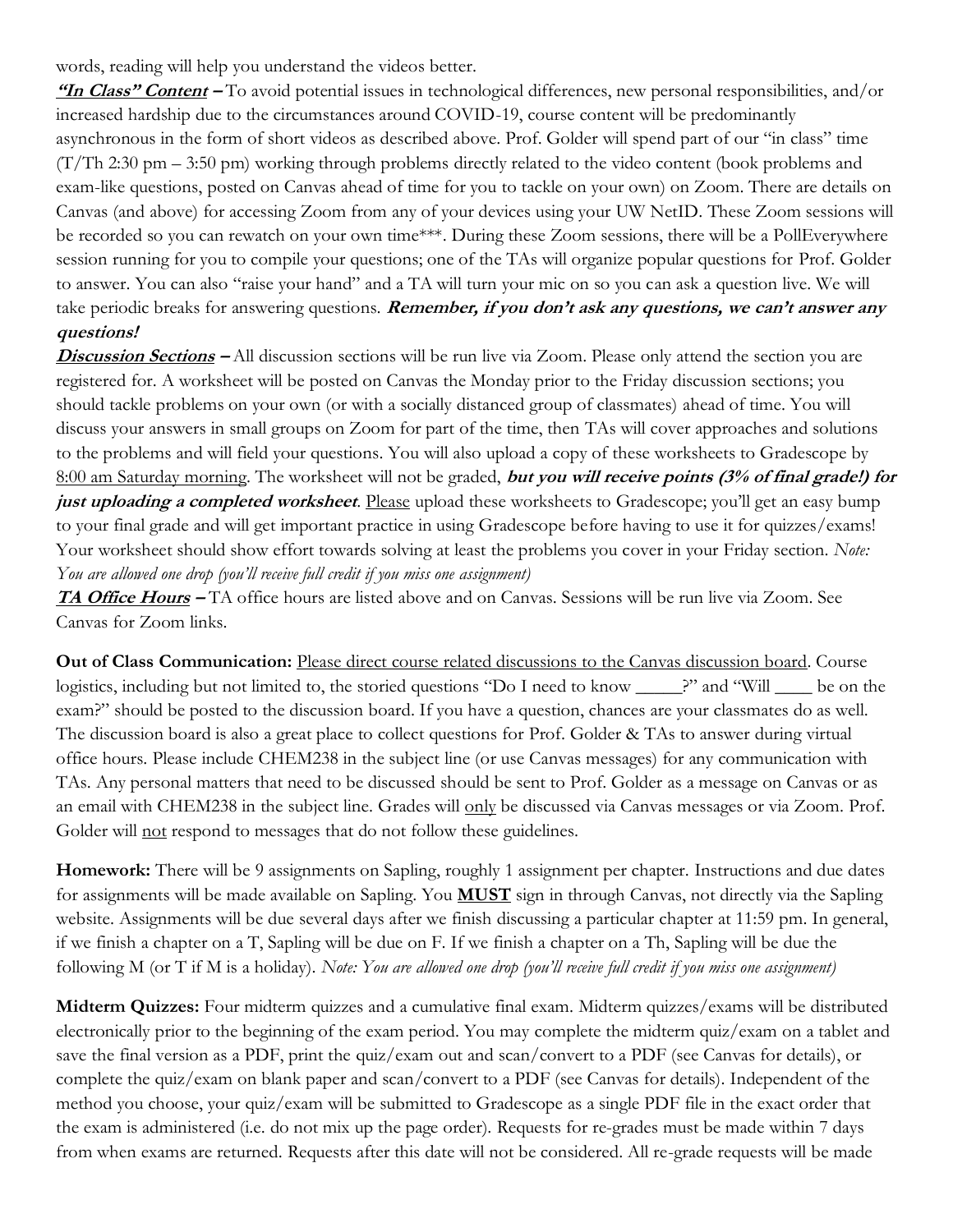via Gradescope. *You are allowed to drop your lowest midterm quiz score and replace it with your highest midterm term quiz score. All four midterm quizzes, in addition to the cumulative final exam, must be completed in order to take advantage of this policy.*

### **Grading:**

Sapling Homework: 9 total assignments: 10 pts/ea (90 pts)  $\rightarrow$  14% Discussion Worksheet Submission on Gradescope: 10 total assignments, 2 pts/ea (20 pts)  $\rightarrow$  3% Discussion Attendance: 10 sessions, 3 pts/ea (30 pts)  $\rightarrow$  4% Midterm Quiz 1: Thurs  $4/15$  (90 pts)  $\rightarrow$  14% Midterm Quiz 2: Thurs  $4/29$  (100 pts)  $\rightarrow$  15% Midterm Quiz 3: Thurs  $5/20$  (100 pts)  $\rightarrow$  15% Midterm Quiz 4: Thurs  $6/3$  (100 pts)  $\rightarrow$  15% Cumulative Final: Tues  $6/8$ , 4:30 – 6:20 pm (130 pts)  $\rightarrow$  20%

**Attendance:** Attendance is strongly encouraged for "in class" meetings as we will discuss useful problem solving strategies that will help you throughout the quarter. Attendance in Discussion sections will be monitored by the TAs (**4.5% of your final grade!**). Quiz/final exam attendance is mandatory; if you need to miss a regularly scheduled discussion section or quiz/final exam, please submit a request for an absence here: [https://forms.gle/fychFSnEWk3HAzvD6.](https://forms.gle/fychFSnEWk3HAzvD6) You will receive a response from the Undergraduate Chemistry Services office if your absence is excused. Upon approval, the weight of your other quizzes will be increased to calculate your final grade. If your absence is **not** approved, you will be given a zero for the quiz. There is no makeup final exam. If you miss the final exam and your absence is approved, you will be given an "incomplete" and you can take the final exam the next time the course is offered to remove the incomplete from your transcript.

**Cheating + Academic Ethics:** Original work performed in good faith is assumed on all assignments and course components. The Student Conduct Code (see [http://www.washington.edu/students/handbook/conduct.html\)](http://www.washington.edu/students/handbook/conduct.html) outlines the following forms of academic misconduct:

- Intentional misrepresentation of credentials
- Falsification of data
- Plagiarism

Failure to adhere to this code of ethics will result in referral for possible disciplinary action as described in the Student Conduct Code. In short, if you have not done something yourself, do not attempt to pass it off as original work. If you have questions about what might cross the line, please do not hesitate to ask Prof. Golder.

**Religious Accommodations:** Washington state law requires that UW develop a policy for accommodation of student absences or significant hardship due to reasons of faith or conscience, or for organized religious activities. The UW's policy, including more information about how to request an accommodation, is available at Religious Accommodations Policy [\(https://registrar.washington.edu/staffandfaculty/religious-accommodations-policy/\)](https://registrar.washington.edu/staffandfaculty/religious-accommodations-policy/). Accommodations must be requested within the first two weeks of this course using the Religious Accommodations Request form [\(https://registrar.washington.edu/students/religious-accommodations-request/\)](https://registrar.washington.edu/students/religious-accommodations-request/).

**Disability Accommodations:** Disability Resources for Students (DRS) offers resources and coordinates reasonable accommodations for students with disabilities. Reasonable accommodations are established through an interactive process between you, your instructor(s) and DRS. If you have not yet established services through DRS, but have a temporary or permanent disability that requires accommodations (this can include but not limited to; mental health, attention-related, learning, vision, hearing, physical or health impacts), you are welcome to contact DRS at 206-543-8924 or [uwdrs@uw.edu](mailto:uwdrs@uw.edu) or disability.uw.edu. Once you establish accommodations with DRS, please communicate your approved accommodations to your instructor at your earliest convenience so we can discuss your needs in this course.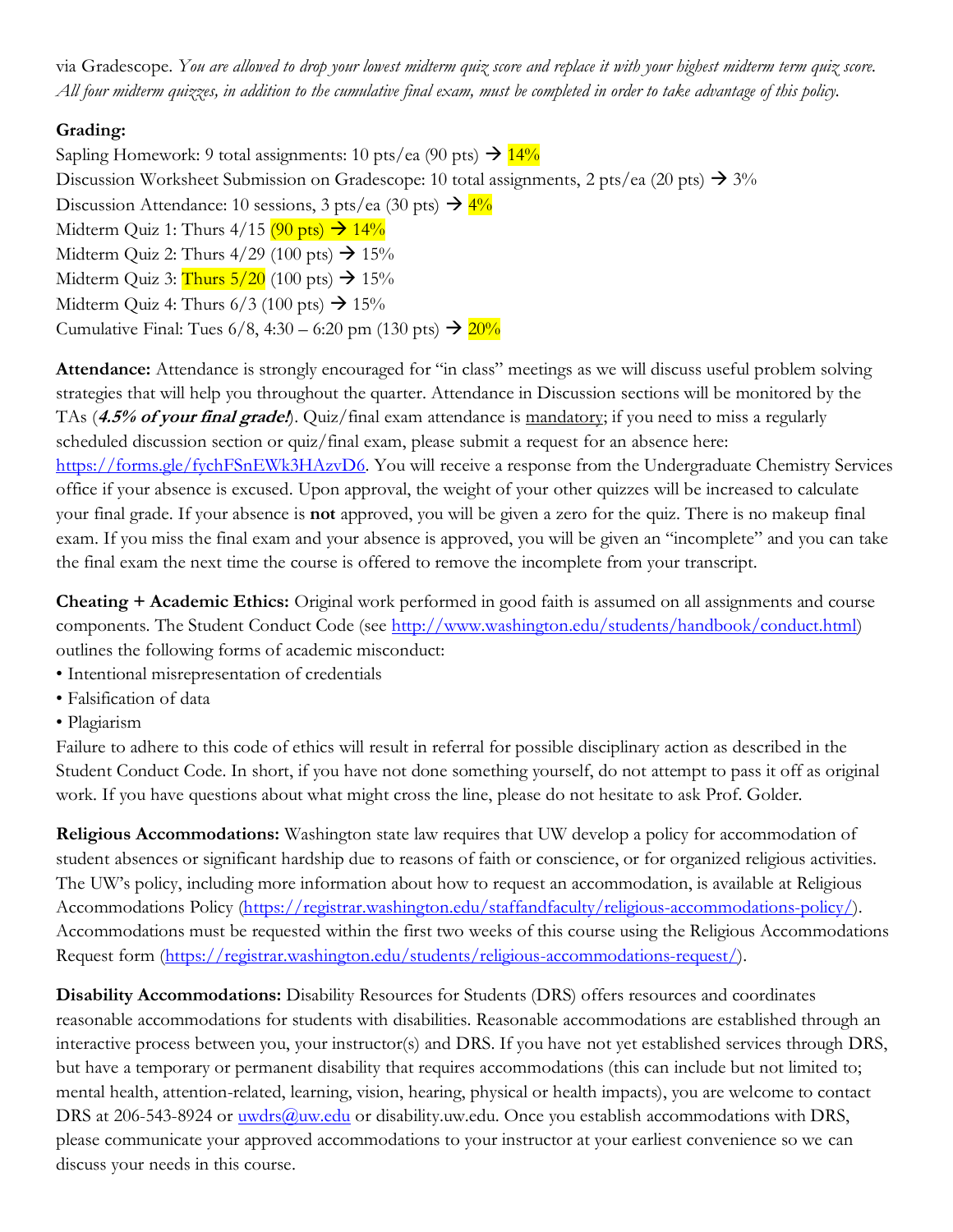#### **Discussion Sections (same links as office hours above)**

*Anna*:<https://washington.zoom.us/j/92915047789> *Brian:* <https://washington.zoom.us/j/99576686218> *Christine:* <https://washington.zoom.us/j/97777939352>

| Section | Time                  | <b>TA</b> |  |
|---------|-----------------------|-----------|--|
| AA      | $8:30 - 9:20$ am      | Anna      |  |
| АB      | $9:30 - 10:20$ am     | Anna      |  |
| AC      | $9:30 - 10:20$ am     | Christine |  |
| AD      | $10:30 - 11:20$ am    | Anna      |  |
| AE      | 11:30 am $-$ 12:20 pm | Anna      |  |
| AF      | $12:30 - 1:20$ pm     | Christine |  |
| AG      | $12:30 - 1:20$ pm     | Brian     |  |
| AН      | $1:30 - 2:20$ pm      | Christine |  |
| AI      | $1:30 - 2:20$ pm      | Brian     |  |
| AJ      | $2:30 - 3:20$ pm      | Christine |  |
| АK      | $2:30 - 3:20$ pm      | Brian     |  |
| AL      | $3:30 - 4:20$ pm      | Brian     |  |

Schedule: As described in the course format section above, each "in class" meeting will be replaced with a live Zoom session for problem solving related to reactions, chemical structure, and/or synthesis. Each live session is listed below along with readings and videos that should be completed before the given live Zoom session. *Schedule is subject to change!*

| Week/Day | Date (Meeting #) | <b>Videos</b>                               | Reading                   | "In Class" Focus                                    |
|----------|------------------|---------------------------------------------|---------------------------|-----------------------------------------------------|
| 1/T      | 3/30(1)          | 10A, 10B                                    | $10.11$ , $10.1 - 10.3$   | Introduction<br>Making & using alcohols/thiols      |
| 1/Th     | 4/1(2)           | 10C, 10D                                    | $10.4 - 10.10, 10.12$     | Planning syntheses using<br>alcohols/thiols         |
| 2/T      | 4/6(3)           | 11A, 11B                                    | $11.1 - 11.3, 11.5$       | Reactions involving ethers,<br>sulfides, & epoxides |
| 2/Th     | 4/8(4)           | 11C, 11D                                    | 11.4, 11.6, 11.8, 11.10   | Synthesis                                           |
| 3/T      | 4/13(5)          | 13A, 13B                                    | $13.1, 13.3 - 13.5$       | NMR "splitting practice"                            |
| 3/Th     | 4/15(6)          | Quiz 1: Chapters 10 & 11                    |                           |                                                     |
| 4/T      | 4/20(7)          | 13C, 13D                                    | 13.7, 13.9, 13.10         | Structural assignments                              |
| 4/Th     | 4/22(8)          | $12A - 12C$                                 | $12.1 - 12.4$ , 12.6      | Structural assignments using IR<br>& MS             |
| 5/T      | 4/27(9)          | 14A, 14B                                    | $14.1 - 14.5$             | Alkyne reactions                                    |
| 5/Th     | 4/29(10)         | Quiz 2: Chapters 12 & 13                    |                           |                                                     |
| 6/T      | 5/4(11)          | 14C, 14D                                    | 14.6, 14.7, 18.2          | "Alkynes of synthesis"                              |
| 6/Th     | 5/6(12)          | 15A, 15B                                    | $15.1 - 15.3$ (skim 15.2) | Diels-Alder & synthesis                             |
| 7/T      | 5/11(13)         | 15C, 15D                                    | $15.4, 15.6 - 15.8$       | Diene reactions                                     |
| 7/Th     | 5/13(14)         | 16A, 16B, 16C                               | $16.1 - 16.4$             | Benzene reactions                                   |
| 8/T      | 5/18(15)         | 16D, 16E                                    | $16.5 - 16.6$             | Benzene & synthesis                                 |
| 8/Th     | 5/20(16)         | Quiz 3: Chapters 14 & 15                    |                           |                                                     |
| 9/T      | 5/25(17)         | 17A, 17B                                    | $17.1 - 17.4$             | Allylic & benzylic reactions                        |
| 9/Th     | 5/27(18)         | 17C, 17D                                    | 17.5, 17.6                | Synthesis practice                                  |
| 10/T     | 6/1(19)          | 18A, 18B, 18C                               | 18.1, 18.3, 18.4, 18.7,   | NAS reactions                                       |
|          |                  |                                             | 18.8                      | Phenol reactions                                    |
| 10/Th    | $6/3$ (20)       | Quiz 4: Chapters 16 & 17                    |                           |                                                     |
| Final/T  | 6/8              | Cumulative Final $(4:30 - 6:20 \text{ pm})$ |                           |                                                     |